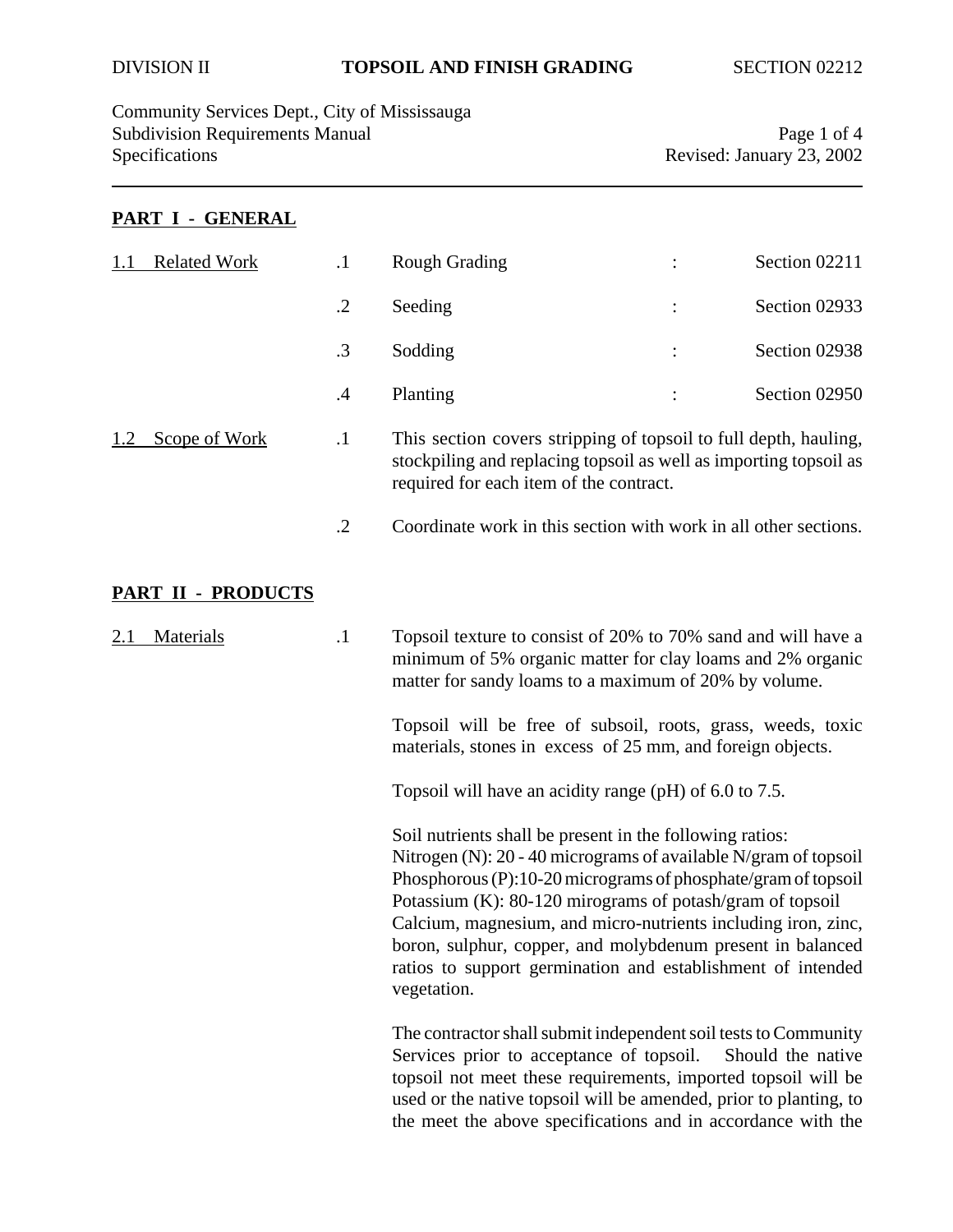soils analysis.

- .2 Native Topsoil : Available from the excavated and stockpiled topsoil from grading operations. Topsoil is subject to inspection and testing by the contractor. **Do not commence work until topsoil is accepted by the Community Services Department**.
- .3 Imported Topsoil : Should the native topsoil not meet the requirements of this specification or should additional topsoil be required, imported topsoil shall be used. Imported topsoil is subject to inspection and testing by the contractor. **Do not commence work until topsoil is accepted by the Community Services Department.**
- 2.2 Testing and Quality .1 The contractor shall submit independent soil tests to Community Standard Services prior to acceptance of topsoil. Such tests shall be arranged and paid for by the contractor and certified by the soils consultant.
	- .2 Test samples shall be an amalgamation of at least three samples randomly taken from the source. Samples shall be carefully mixed, recorded, labelled and otherwise documented prior to delivery to the testing laboratory.
	- .3 Carefully communicate the intended use of the topsoil to the testing laboratory.
	- .4 Submit two copies of the test results to the Community Services Department. Test results shall include, but not be limited to, NpK, Mg, soluble salt content, organic matter content, pH, soil texture and atrazine.
	- .5 In the event test results indicate that the topsoil does not meet the specification in Item 2.1.1 and/or is not suitable for its intended purpose, the Contractor shall take the necessary remedial action as recommended in the topsoil report.

# **PART III - EXECUTION**

- 
- 3.1 Preparation .1 Grade subgrade, eliminating uneven areas and low spots, ensuring positive drainage. Remove debris, roots, branches,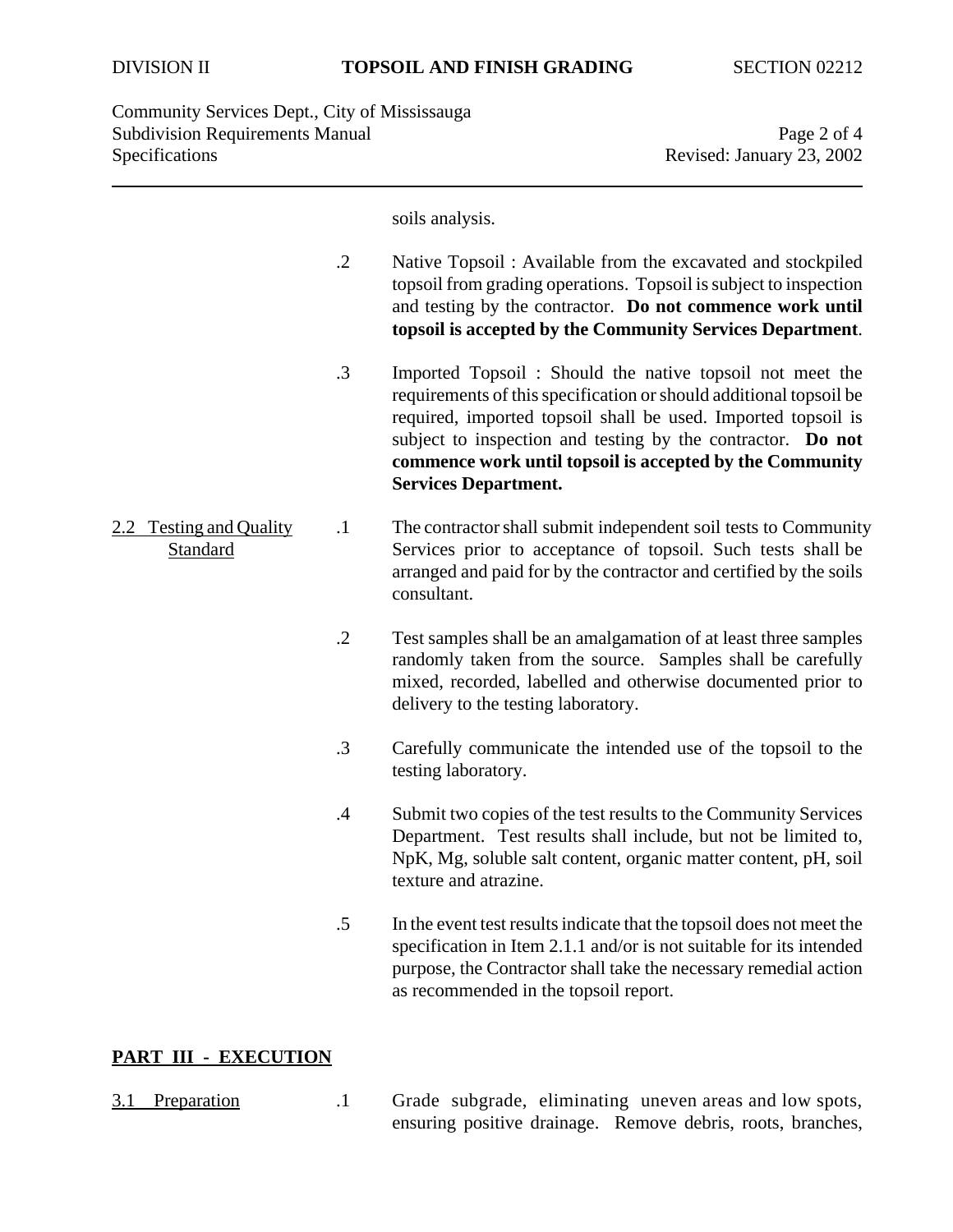| Community Services Dept., City of Mississauga |                           |
|-----------------------------------------------|---------------------------|
| <b>Subdivision Requirements Manual</b>        | Page 3 of 4               |
| <b>Specifications</b>                         | Revised: January 23, 2002 |

|                              |               | stones in excess of 25 mm diameter, and other deleterious<br>materials. Remove subsoil that has been contaminated with oil,<br>gasoline or calcium chloride. Dispose of removed materials off<br>site.                                                                                                                                                                                                                 |
|------------------------------|---------------|------------------------------------------------------------------------------------------------------------------------------------------------------------------------------------------------------------------------------------------------------------------------------------------------------------------------------------------------------------------------------------------------------------------------|
|                              | $\cdot$ .2    | Cultivate entire area which is to receive topsoil to depth of<br>75 mm. Repeat cultivation in those areas where equipment used<br>for hauling and spreading has compacted subgrade.                                                                                                                                                                                                                                    |
| 3.2 Spreading of Topsoil     | $\cdot$ 1     | Spread topsoil only after the Community Services representative<br>has inspected and approved rough grade. Topsoil that has been<br>spread prior to the rough grade approval by the Community<br>Services representative may be subject to removal and<br>reinstallation after a proper inspection has been conducted. All<br>associated costs with the removal and reinstallation will be borne<br>by the contractor. |
|                              | $\cdot$ .2    | Spread topsoil with adequate moisture in uniform layers over<br>backfill.                                                                                                                                                                                                                                                                                                                                              |
|                              | $\cdot$ 3     | Apply 150 mm minimum layer of topsoil (measured after<br>compaction) to all park surfaces intended for sodding, seeding,<br>planting, or naturalizing.                                                                                                                                                                                                                                                                 |
|                              | $\mathcal{A}$ | Manually spread topsoil around trees and obstacles where<br>necessary to prevent damage.                                                                                                                                                                                                                                                                                                                               |
| <b>Finish Grading</b><br>3.3 | $\cdot$       | Fine grade and loosen topsoil. Eliminate rough spots and low<br>areas to ensure positive drainage. Prepare loose friable bed by<br>means of cultivation and subsequent raking.                                                                                                                                                                                                                                         |
|                              | .2            | Roll to consolidate topsoil for areas to be grassed leaving surface<br>smooth, uniform, clean from sticks and stones over 25mm in<br>diameter, firm against deep foot printing, and with a fine loose<br>texture.                                                                                                                                                                                                      |
|                              | .3            | Finished grades/topsoil shall be approved by Community<br>Services prior to fertilizing and sodding/seeding. Approval of the<br>finished grade by the City will require the submission of a<br>grading certificate, stamped by a certified engineer, verifying that<br>all finished grades are as per the approved working drawings.<br>Sodding/seeding that has been installed prior to the finished                  |